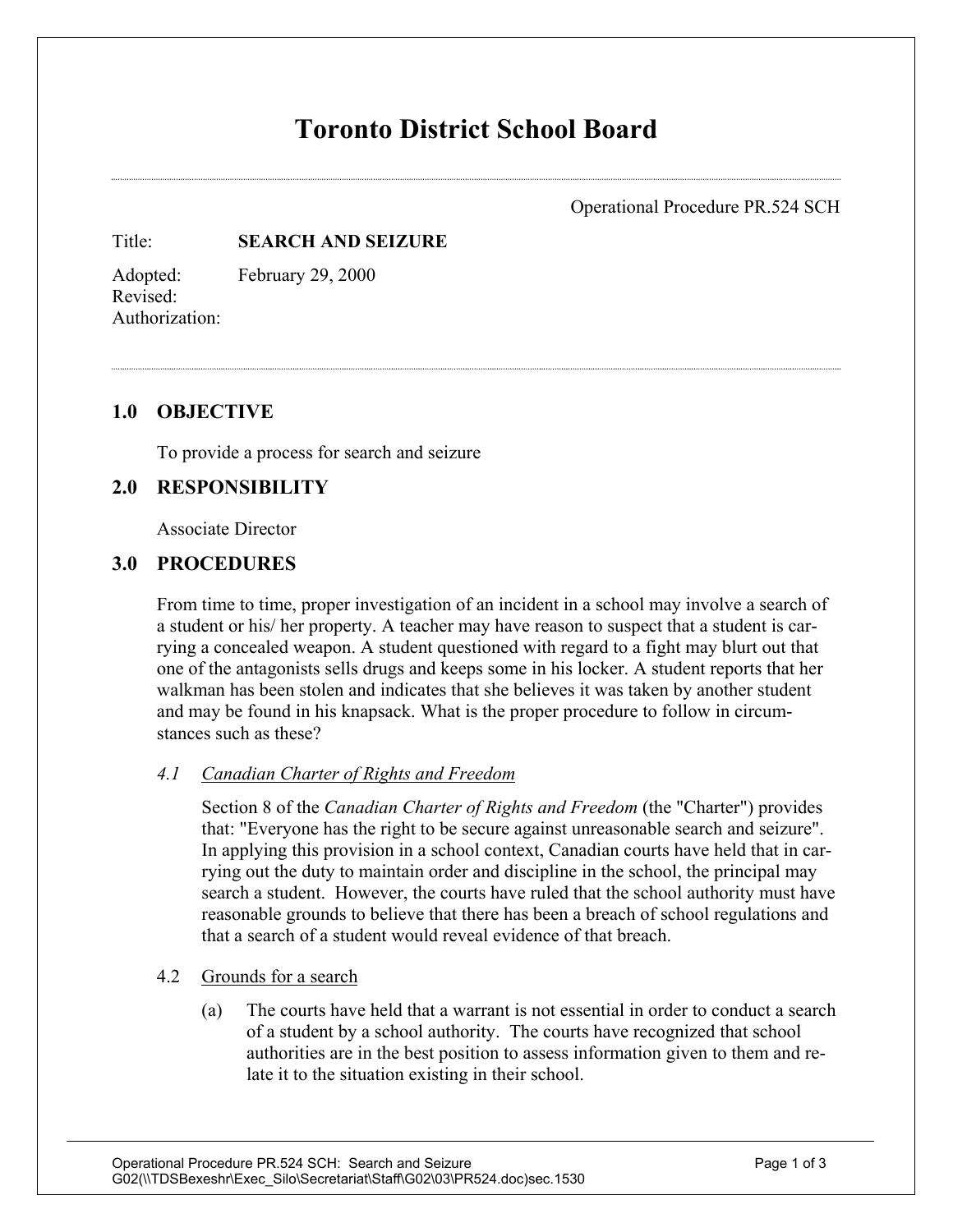- (b) The following may constitute reasonable grounds:
	- information received from one student considered to be credible;
	- **information received from more than one student;**
	- a teacher's or principal's own observations; and
	- any combination of these pieces of information which the school authority considers to be credible.
- (c) The compelling nature of the information and the credibility of these or other sources will be assessed by the school authority in the context of the circumstances existing at a particular school. Random or arbitrary searches or searches on groundless suspicion will likely be in contravention of the Charter.

#### 4.3 Factors to consider

Educators assessing whether to undertake a personal search of a student should consider the following:

- (a) all serious incidents of anti-social behaviour, violence or threats of violence with a connection to a school should be reported to the police. Where there is a need to search a student personally and school authorities are not comfortable in conducting such search, school authorities should contact the police
- (b) only principals or their designates should be permitted to conduct a search or seize prohibited objects or substances, unless there is an immediate threat to the safety of a person or persons or the school premises
- (c) a search should only be conducted when there are reasonable grounds to believe that a student or visitor is in possession of an object or substance that is prohibited by school policies or regulations
- (d) principals and their designates should exercise reason and judgement in determining the scope of any search. Searches should be conducted in a sensitive manner and be minimally intrusive. Due consideration should be given to the age and gender of the student and the gravity of the infraction
- (e) all searches should be conducted in the presence of at least one adult witness. To be prudent, searches of a student's locker, desk or knapsack, should be conducted in the presence of the relevant student
- (f) all personal searches of a student should be conducted in the privacy of the principal's office or another suitable room designated by the principal. Where need for a personal search is indicated, the individual involved should be given the opportunity to produce the substance or object which he or she is suspected of possessing. School authorities are advised not to undertake a cross-gender search
- (g) when a search is conducted, a record of all pertinent information should be documented. Information to be documented includes details of allegations, names of relevant parties and possible witnesses, time of relevant incidents, time and place of the investigation, parties interviewed, effort made to contact